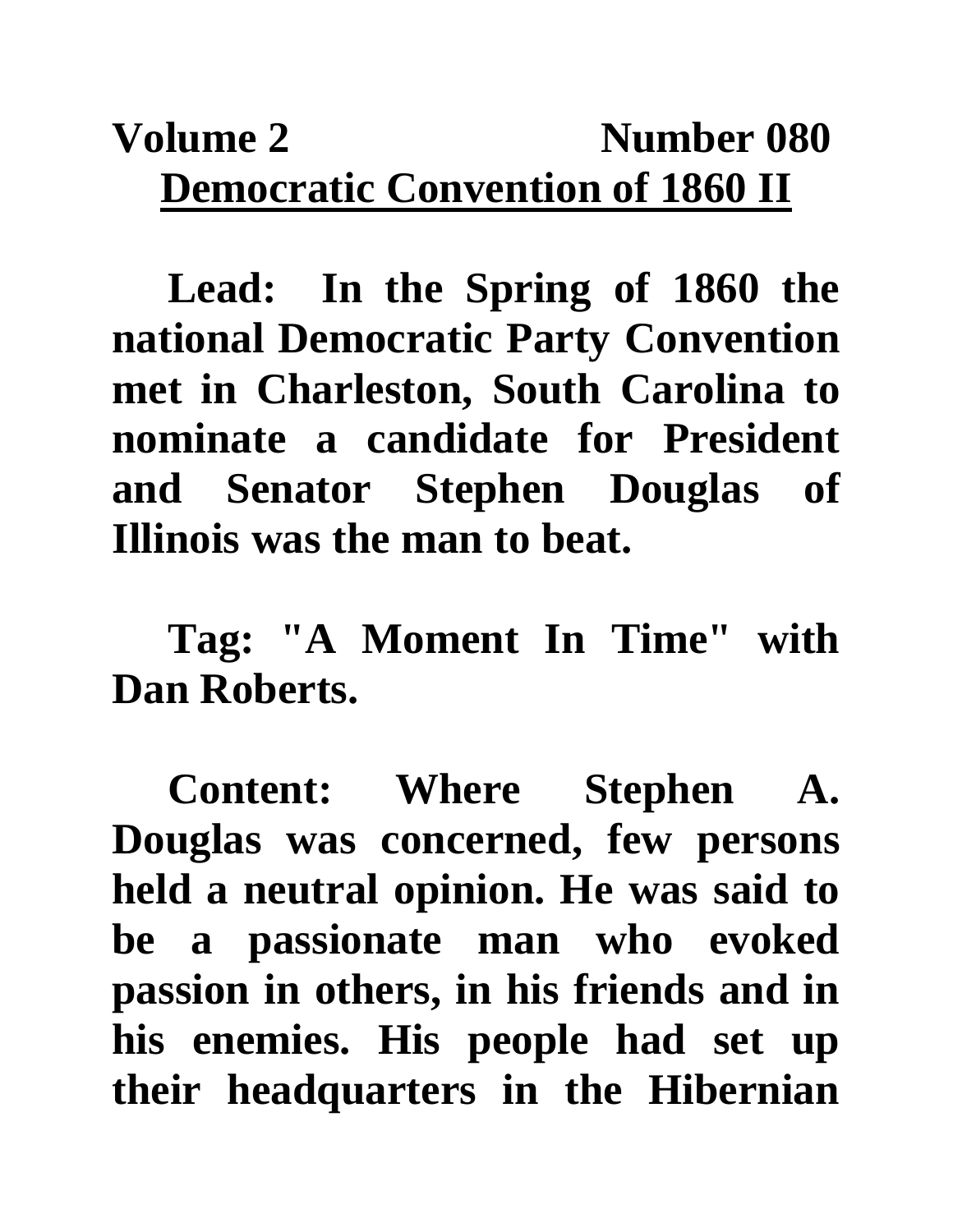**Hall not far from the Battery, where ancient twisted live oaks dripping with Spanish moss as if from another and more leisurely place and time greeted the frantic visitors from North and West who came seeking compromise in an era of impatience and incivility. Douglas had a majority but his problem was that the Democrats demanded that he secure two-thirds of the votes to carry the nomination.**

**There were those in Charleston that wet and cold late April that would deny him that super-majority, in fact they would do anything to beat him even if it meant a victory by the Republicans and an end to the Union. There was William Lowndes Yancey of Alabama and his fire-eating colleagues**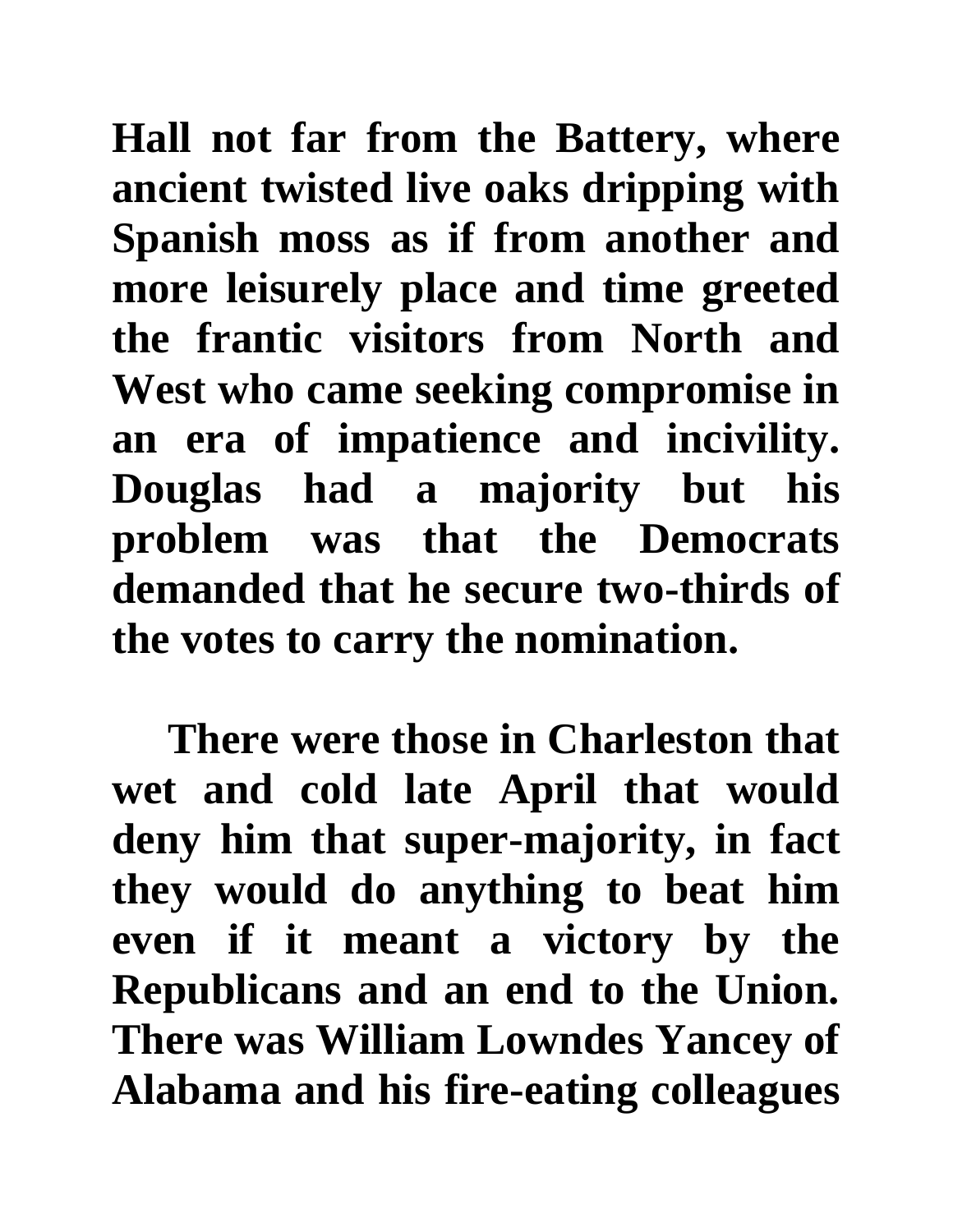**who were determined to split the convention and bring into being a Southern Confederacy.** 

**There was Senator John Slidell of Louisiana who spoke for President James Buchanan. The incumbent in the White House had not sought the nomination would refuse it if offered but he was determined that Douglas should not get it.** 

**Buchanan was a man whose capacity for vacillation was limitless. He could not act decisively. But on Douglas his mind was made up. When a pro-slavery minority seized control of the Territory of Kansas and in its application for statehood in 1858 rammed through a state constitution**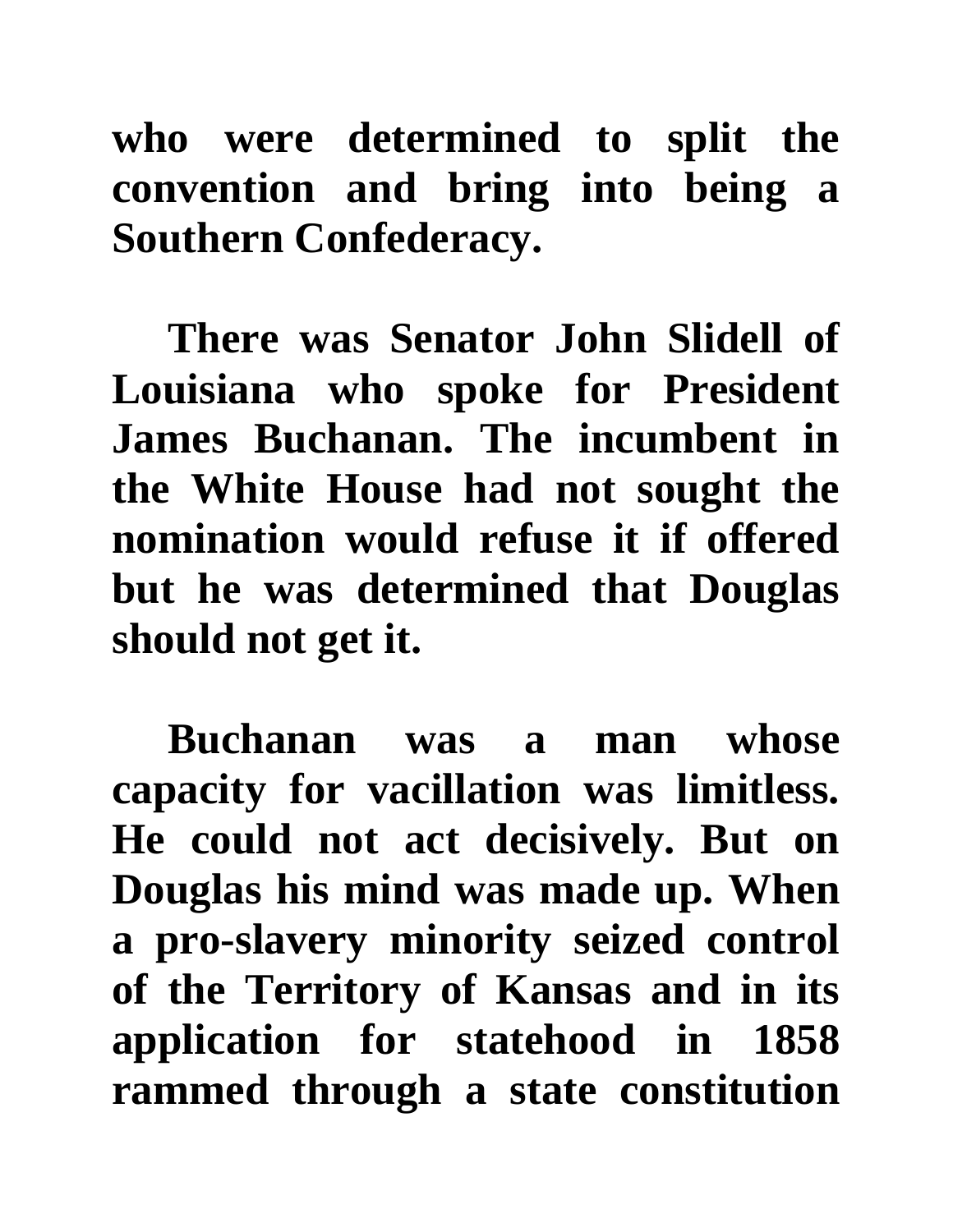**permitting slavery, Buchanan, under intense pressure from Southern leaders and ignoring the clear evidence that by far the majority of Kansans were opposed to slavery, urged that Kansas be let into the Union as a slave state. Douglas blocked the President in the Senate. Buchanan would have nothing of the Senator from Illinois. Next time: The extremists win and the Party splits.**

## **At the University of Richmond, this is Dan Roberts.**

**.**

## **Resources**

**Brown, William Garrott.** *The Lower South in American History***. New York, NY: Macmillan, 1902.**